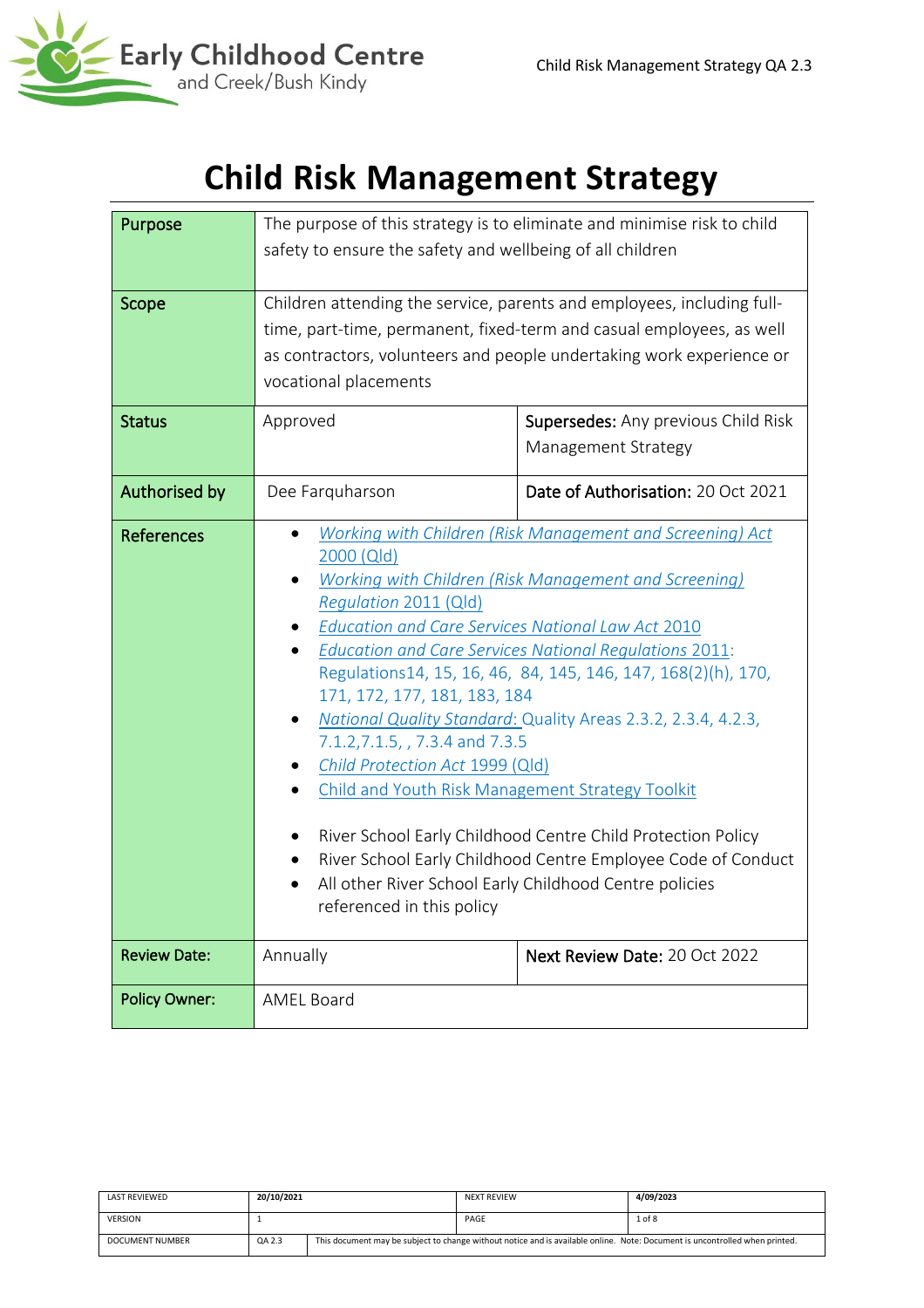## **Policy Statement and a Statement about Commitment**

River School Early Childhood Centre is committed to the safety and wellbeing of children enrolled at the service. In accordance with sections 171 and 172 of the *Working with Children (Risk Management and Screening) Act* 2000 (Qld), River School Early Childhood Centre is dedicated to eliminating and minimising risks to child safety through this Strategy which includes and refers to various other policies and procedures to effectively ensure the safety and wellbeing of children in the service's care.

This Child Risk Management Strategy is evidence of River School Early Childhood Centre's commitment to the safety and wellbeing of children and the protection of children from harm in fulfilment of the requirements of section 3(1)(a) of the *Working with Children (Risk Management and Screening) Regulation* 2011 (Qld).

## **Implementation**

In practice, River School Early Childhood Centre' commitment to acting in accordance with the *Working with Children (Risk Management and Screening) Act ("the Act")* to ensure the safety and wellbeing of children means that it will implement the measures outlined below in points 1 - 8.

#### **1. Code of Conduct**

River School Early Childhood Centre's Code of Conduct is evidence of fulfilment of the requirements of section 3(1)(b) of the Regulation.

**2. Recruitment, Selection, Training and Management Procedures (delete one of the sections below that is irrelevant for your service)**

River School Early Childhood Centre is committed to recruiting, selecting, training and managing employees in such a way that limits risks to children. In particular, River School Early Childhood Centre will:

- Ensure that its recruitment and selection procedures act to reduce the risk of harm to children from employees via:
	- − Accurate position descriptions, including whether the successful applicant must be a teacher registered with the Queensland College of Teachers (who has been subject to relevant police and other safety checks), whether a Blue Card is necessary for the successful applicant, the responsibilities and supervision associated with the position, the nature and environment of the service provided to children, and the experience and qualifications required by the successful applicant.
	- − Advertising the position with a clear statement about the service's commitment to safe and supportive work practices and identifying whether candidates will be subject to a teacher registration check or Blue Card screening, a police check, referee checks, identification verification and the requirement to disclose any information relevant to the candidates' eligibility to engage in activities including young people.

| <b>LAST REVIEWED</b> | 20/10/2021 |                                                                                                                             | <b>NEXT REVIEW</b> | 4/09/2023 |
|----------------------|------------|-----------------------------------------------------------------------------------------------------------------------------|--------------------|-----------|
| <b>VERSION</b>       |            |                                                                                                                             | PAGE               | 2 of 8    |
| DOCUMENT NUMBER      | QA 2.3     | This document may be subject to change without notice and is available online. Note: Document is uncontrolled when printed. |                    |           |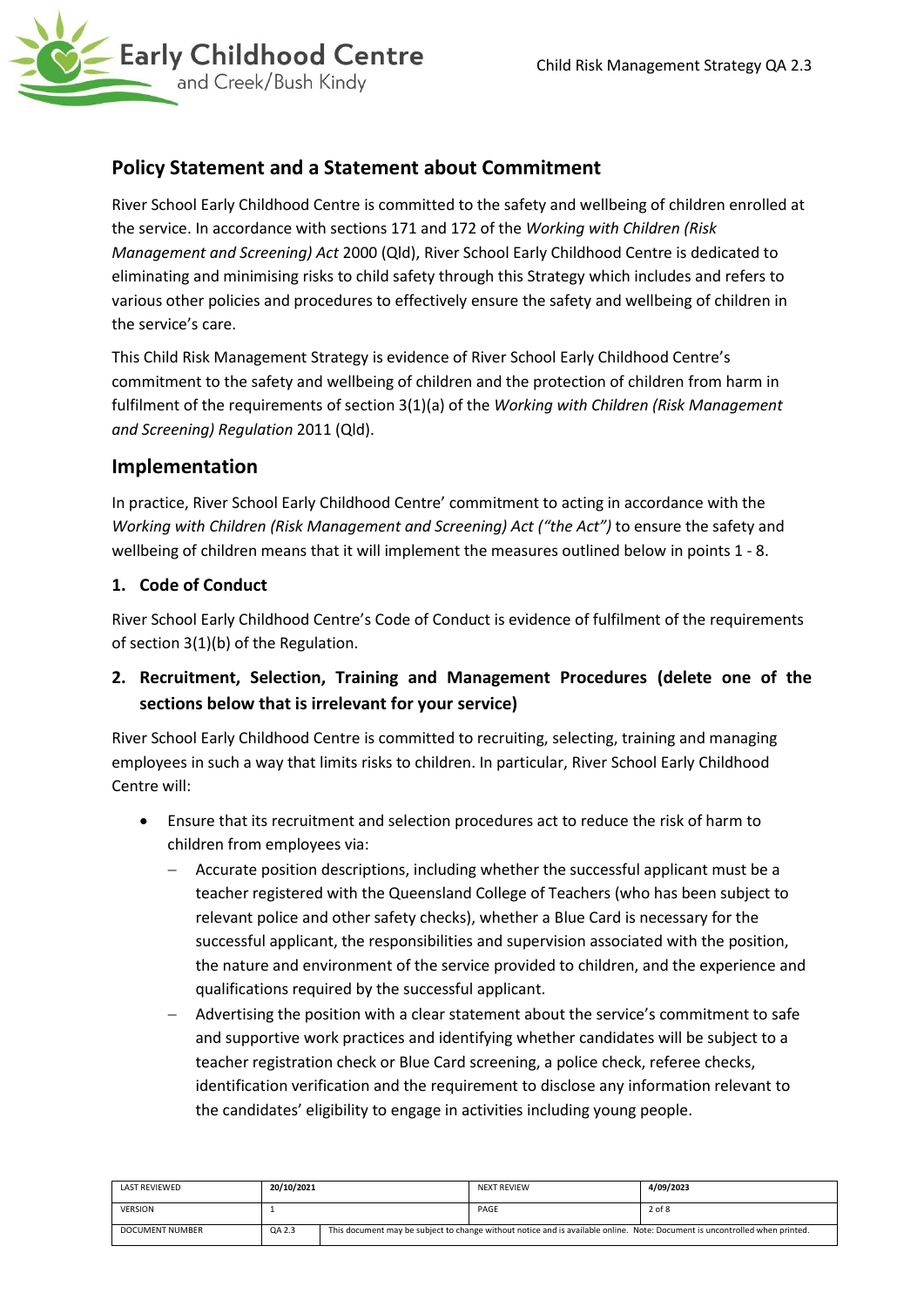

- A selection process that includes assessing the application via an interview process and referee and other checks (as identified above) based on the accurate position description.
- − A probationary period of employment, which allows the service to further assess the suitability of the new employee and to act as a check on the selection process.
- Ensure that its training and management procedures act to reduce the risk of harm to children from employees via:
	- − Management processes that are consistent, fair, and supportive.
	- − Performance management processes to help employees to improve their performance in a positive manner.
	- − Supportive processes for employees when they are experiencing challenges, such as mentoring, mediation, conflict resolution, coaching, additional training, and external support and counselling services.
	- − An Induction Policy and program that thoroughly address the service's policies and procedures, particularly its expectations regarding child risk management and to assist employees to understand their role in providing a safe and supportive environment for children.
	- Training new and existing staff on an ongoing basis to enhance skills and knowledge and to reduce exposure to risks, as follows:
		- The service's policies and procedures.
		- Identifying, assessing, and minimising risks to children.
		- Handling a disclosure or suspicion of harm to a child.
	- − Keeping a record of the training provided to employees.
	- − Exit interviews to assist the service to identify broader issues of concern that may impact on the safety and welling of children at the service.

This commitment is evidence of River School Early Childhood Centre's fulfilment of the requirements of section 3(1)(c) of the Regulation.

#### **3. Handling Disclosures or Suspicions of Harm**

River School Early Childhood Centre's Child Protection Policy is evidence of fulfilment of the requirements of section 3(1)(d) of the Regulation.

#### **4. Managing Breaches of this Child Risk Management Strategy**

River School Early Childhood Centre is committed to appropriately managing breaches of this Child Risk Management Strategy in accordance with its other relevant policies as appropriate in the circumstances, and this is evidence of fulfilment of the requirements of section 3(1)(e) of the Regulation.

#### **5. Implementing and Reviewing the Child Risk Management Strategy**

This Strategy in its entirety and its related policies and procedures are evidence of fulfilment of the requirements of section 3(1)(f)(i) of the Regulations relating to implementation.

| LAST REVIEWED   | 20/10/2021 | <b>NEXT REVIEW</b>                                                                                                          | 4/09/2023 |
|-----------------|------------|-----------------------------------------------------------------------------------------------------------------------------|-----------|
| <b>VERSION</b>  |            | PAGE                                                                                                                        | 3 of 8    |
| DOCUMENT NUMBER | QA 2.3     | This document may be subject to change without notice and is available online. Note: Document is uncontrolled when printed. |           |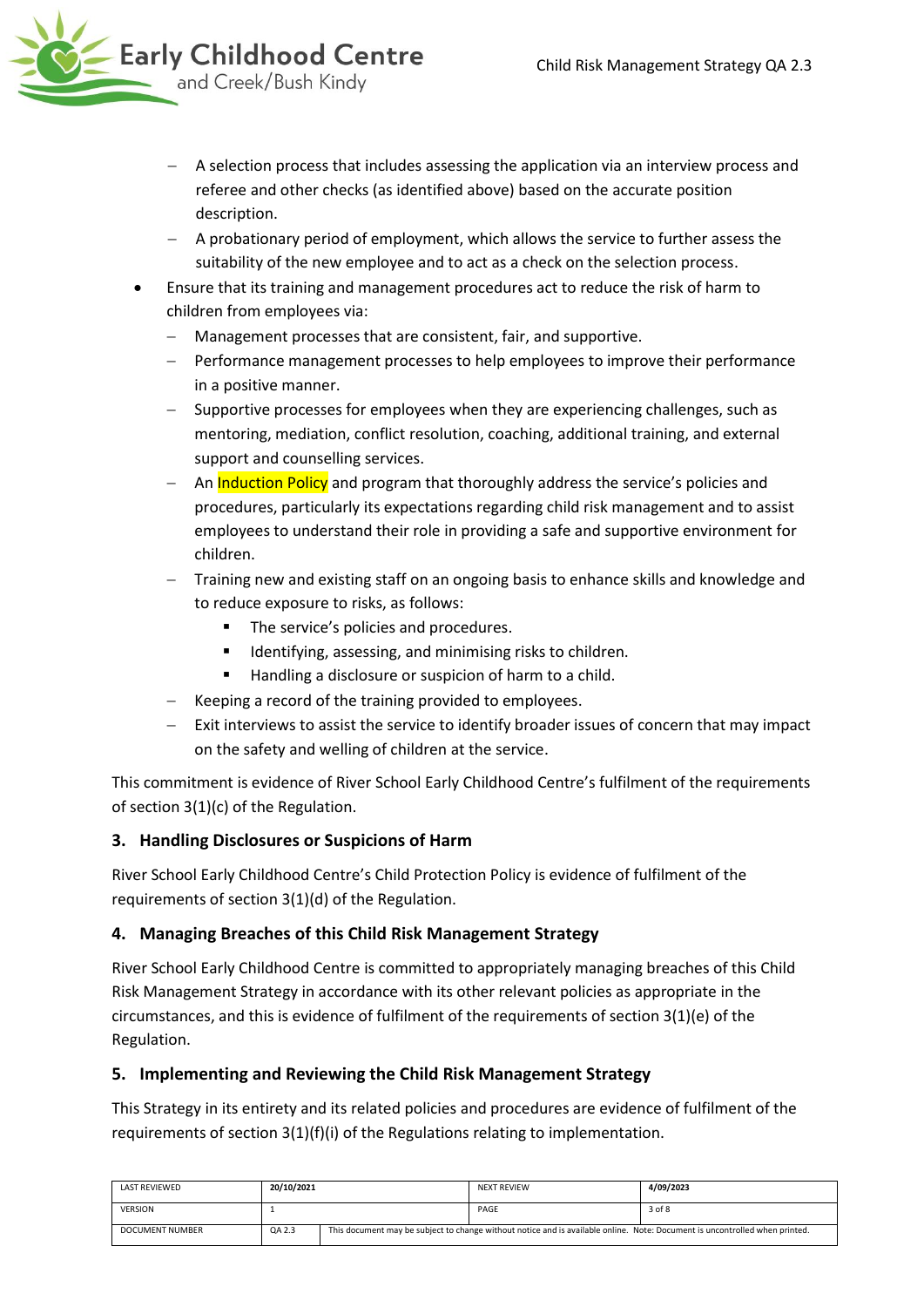

The introduction to this Child Risk Management Strategy and the "Compliance and Monitoring" section below state River School Early Childhood Centre's commitment to reviewing the Strategy annually and are evidence of fulfilment of the requirements of section 3(1)(f)(i) of the Regulation relating to review.

### **6. Blue Card Policies and Procedures**

River School Early Childhood Centre's Staff Summary Register are evidence of fulfilment of the requirements of section 3(1)(f)(ii) of the Regulation. River School Early Childhood Centre is committed to acting in accordance with chapter 8 of the Act relating to the screening of employees in such a way that limits risks to children. In particular, River School Early Childhood Centre will:

- Require relevant perspective or current employees, including The Ananda Marga Education Board as the Approved Providers and Anne Donoghoe, as the Nominated Supervisor, volunteers, trainee students and others as relevant to apply for a Blue Card or Exemption Notice, and check the validity and appropriateness of any currently held notices as appropriate, in accordance with River School Early Childhood Centre's position descriptions and the Act.
- Complete an *Authorisation to confirm a valid card* application when necessary.
- Submit a *Change in police notification* form when notified by employee that such a change has occurred.
- Not allow a person to continue to work with children if their Blue Card or Exemption Notice is cancelled or suspended or a negative notice is received after a change of police information.
- Submit a *No longer with organisation* form when appropriate.
- Appoint a service contact person who will be responsible for managing the screening process and all related documentation and records.
- Keep written records of all the above actions, decisions, and outcomes, including the dates of expiry of Blue Cards and Exemption Notices.
- Ensure that all information in relation to Blue Cards and Exemption Notices is kept confidential in accordance with the River School Early Childhood Centre **Privacy Policy** and Record Retention Policy.
- Act to remind employees to keep their Blue Card or Exemption Notice up to date.

This commitment is evidence of River School Early Childhood Centre's fulfilment of the requirements of section 3(1)(f)(ii) of the Regulation.

#### **7. High Risk Management Plans**

River School Early Childhood Centre is committed to identifying risks, assessing risks, eliminating, and minimising risks and the monitoring of risk to the safety of children on an ongoing basis. River School Early Childhood Centre will utilise various risk management tools to assist it in this process and will keep appropriate records of decisions made and actions taken in relation to risks to children.

| LAST REVIEWED   | 20/10/2021 | <b>NEXT REVIEW</b>                                                                                                          | 4/09/2023 |
|-----------------|------------|-----------------------------------------------------------------------------------------------------------------------------|-----------|
| <b>VERSION</b>  |            | PAGE                                                                                                                        | 4 of 8    |
| DOCUMENT NUMBER | QA 2.3     | This document may be subject to change without notice and is available online. Note: Document is uncontrolled when printed. |           |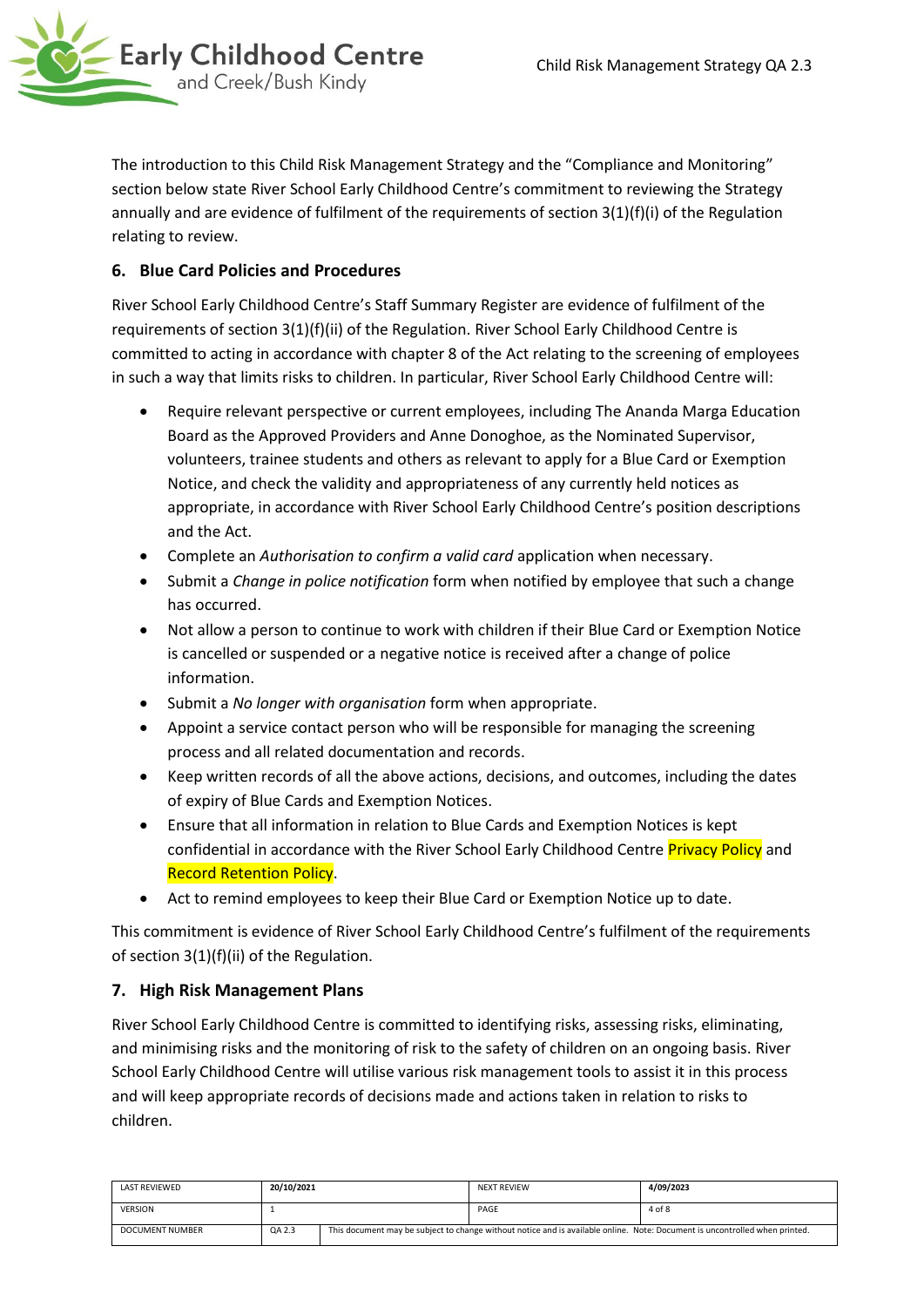

This commitment is evidence of River School Early Childhood Centre's fulfilment of the requirements of section 3(1)(g) of the Regulation.

#### **8. Strategies of Communication and Support**

River School Early Childhood Centre's commitment to making this Child Risk Management Strategy available to families and employees via its **Enrolment and Orientation Policy, Induction Policy,** enrolment package, employee handbook, Code of Conduct is evidence of fulfilment of the requirements of section 3(1)(h)(i) of the Regulation.

River School Early Childhood Centre is committed to training employees in relation to risks to children and will conduct this training annually via annual formal training events, informal updates at staff meetings and regular discussions between managers and their staff, and this is evidence of fulfilment of the requirements of section 3(1)(h)(ii) of the Regulation.

### **Responsibilities**

River School Early Childhood Centre is responsible for developing and implementing this Child Risk Management Strategy and related policies and procedures to ensure it fulfils its obligations.

All employees at River School Early Childhood Centre are responsible for acting in compliance with this Child Risk Management Strategy and related policies and procedures.

### **Compliance and Monitoring**

River School Early Childhood Centre is committed to the annual review of this Strategy. River School Early Childhood Centre will also record, monitor, and report to Ananda Marga Education Board the Approved Provider and others as appropriate, regarding any breaches of the Strategy.

In addition, River School Early Childhood Centre is committed to other various compliance and monitoring arrangements made under relevant policies and procedures.

### **Related Documents**

- River School Early Childhood Centre Child Protection Policy
- River School Early Childhood Centre Child Protection Procedures
- River School Early Childhood Centre Employee Code of Conduct
- River School Early Childhood Centre Interactions with Children Policy
- River School Early Childhood Centre Recruitment Policy
- River School Early Childhood Centre Induction Policy
- River School Early Childhood Centre Professional Learning Policy
- River School Early Childhood Centre Performance Management System
- River School Early Childhood Centre Supervision Policy
- River School Early Childhood Centre Acceptance and Refusal of Authorisations Policy
- River School Early Childhood Centre Delivery and Collection of Children Policy
- River School Early Childhood Centre Dispute Resolution Policy
- River School Early Childhood Centre Dispute Resolution Procedures
- River School Early Childhood Centre Blue Card Policy

| <b>LAST REVIEWED</b>   | 20/10/2021 | <b>NEXT REVIEW</b> | 4/09/2023                                                                                                                   |
|------------------------|------------|--------------------|-----------------------------------------------------------------------------------------------------------------------------|
| <b>VERSION</b>         |            | PAGE               | 5 of 8                                                                                                                      |
| <b>DOCUMENT NUMBER</b> | QA 2.3     |                    | This document may be subject to change without notice and is available online. Note: Document is uncontrolled when printed. |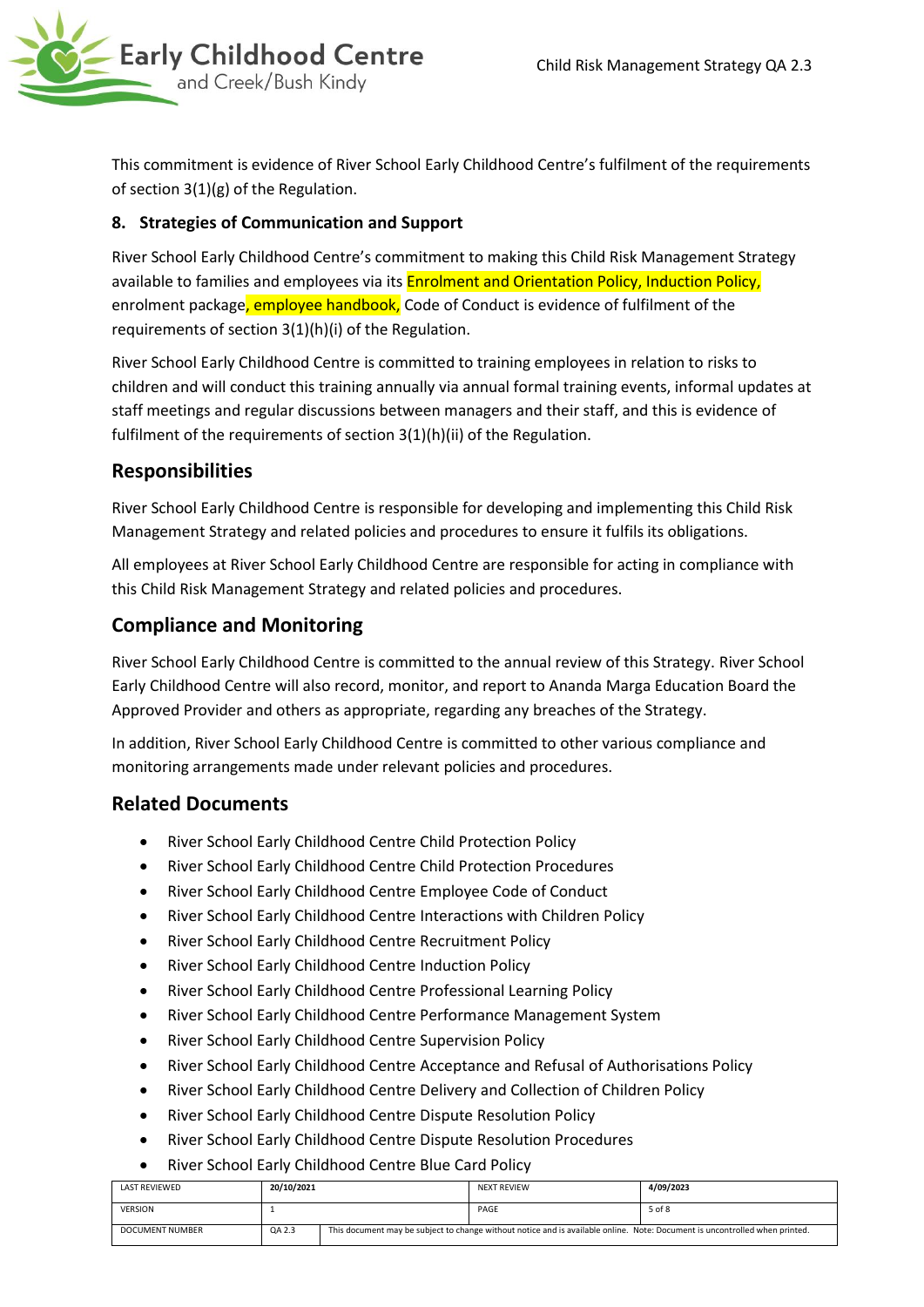

- River School Early Childhood Centre Blue Card Register
- River School Early Childhood Centre Risk Management Framework
- River School Early Childhood Centre Excursions Policy
- River School Early Childhood Centre Privacy Policy
- River School Early Childhood Centre Record Retention Policy
- River School Early Childhood Centre Enrolment and Orientation Policy

#### **Helpful Links**

• Department of Children, Youth Justice and Multicultural Affairs [Child Protection Guide](https://www.cyjma.qld.gov.au/search?query=child+protection+guide&profile=childsafety) resource

### **Appendices**

• Appendix 1 – Report of Suspected Harm Form

| LAST REVIEWED   | 20/10/2021 | <b>NEXT REVIEW</b> | 4/09/2023                                                                                                                   |
|-----------------|------------|--------------------|-----------------------------------------------------------------------------------------------------------------------------|
| <b>VERSION</b>  |            | PAGE               | 6 of 8                                                                                                                      |
| DOCUMENT NUMBER | QA 2.3     |                    | This document may be subject to change without notice and is available online. Note: Document is uncontrolled when printed. |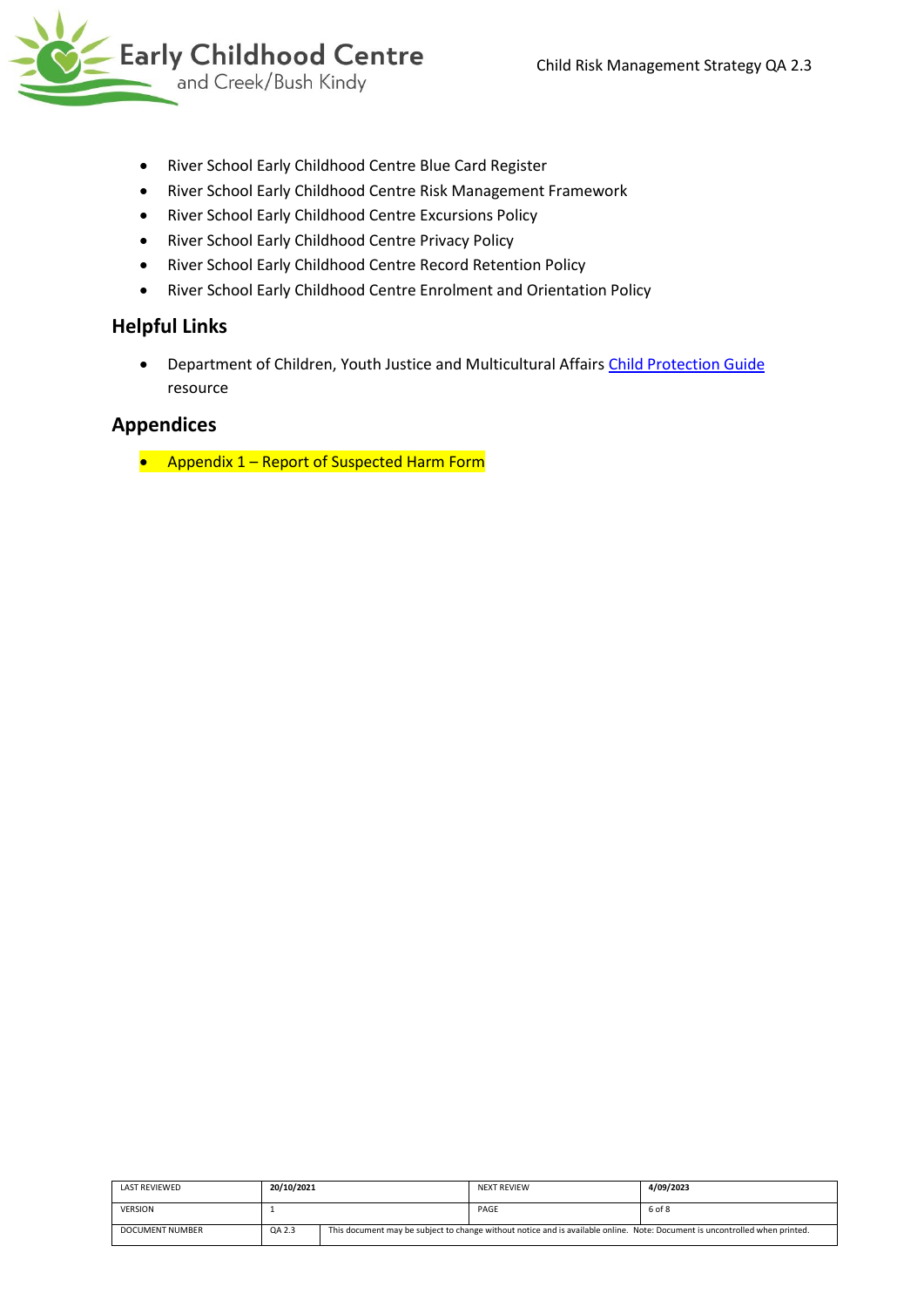

## **Appendix 1**

#### **Private and Confidential**

#### **Report of Suspected Harm**

| Date:          |  |
|----------------|--|
| Service:       |  |
| Service Phone: |  |
| Service Fax:   |  |

| DETAILS OF CHILD/CHILD HARMED OR AT RISK OF HARM/ABUSE: |                                              |  |  |  |
|---------------------------------------------------------|----------------------------------------------|--|--|--|
| Legal Name:                                             | <b>Preferred Name:</b>                       |  |  |  |
| DOB:                                                    | Gender:                                      |  |  |  |
| Year Level (if applicable):                             | <b>Cultural Background:</b>                  |  |  |  |
| Aboriginal $\Box$<br>Torres Strait Islander $\Box$      | Aboriginal and Torres Strait Islander $\Box$ |  |  |  |
| Does the child have a disability:                       | Disability Category:                         |  |  |  |
| Yes $\Box$ No $\Box$                                    |                                              |  |  |  |
| <b>Child's Residential Address:</b>                     | Phone:                                       |  |  |  |
|                                                         |                                              |  |  |  |
|                                                         |                                              |  |  |  |

| <b>FAMILY DETAILS</b>                                  |         |                        |  |
|--------------------------------------------------------|---------|------------------------|--|
| Parent/caregiver 1:                                    |         | Relationship to Child: |  |
| Address (if different from child):                     |         |                        |  |
| Phone: (H):                                            | (W):    | $(M)$ :                |  |
| Parent/caregiver 2:                                    |         | Relationship to Child: |  |
| Address (if different from child):                     |         |                        |  |
| Phone: (H):                                            | $(W)$ : | $(M)$ :                |  |
| Is the child in out of home care: Yes $\Box$ No $\Box$ |         |                        |  |

| <b>IDENTITY OF PERSON ALLEGED TO HAVE CAUSED THE HARM OR ABUSE</b> |                            |                    |  |  |  |
|--------------------------------------------------------------------|----------------------------|--------------------|--|--|--|
| $\Box$ Adult family member                                         | $\Box$ Child family member | $\Box$ Other adult |  |  |  |
| $\Box$ Child/other child                                           | □Unknown                   | Name:              |  |  |  |

| LAST REVIEWED   | 20/10/2021 |                                                                                                                             | NEXT REVIEW | 4/09/2023 |
|-----------------|------------|-----------------------------------------------------------------------------------------------------------------------------|-------------|-----------|
| <b>VERSION</b>  |            |                                                                                                                             | PAGE        | 7 of 8    |
| DOCUMENT NUMBER | QA 2.3     | This document may be subject to change without notice and is available online. Note: Document is uncontrolled when printed. |             |           |